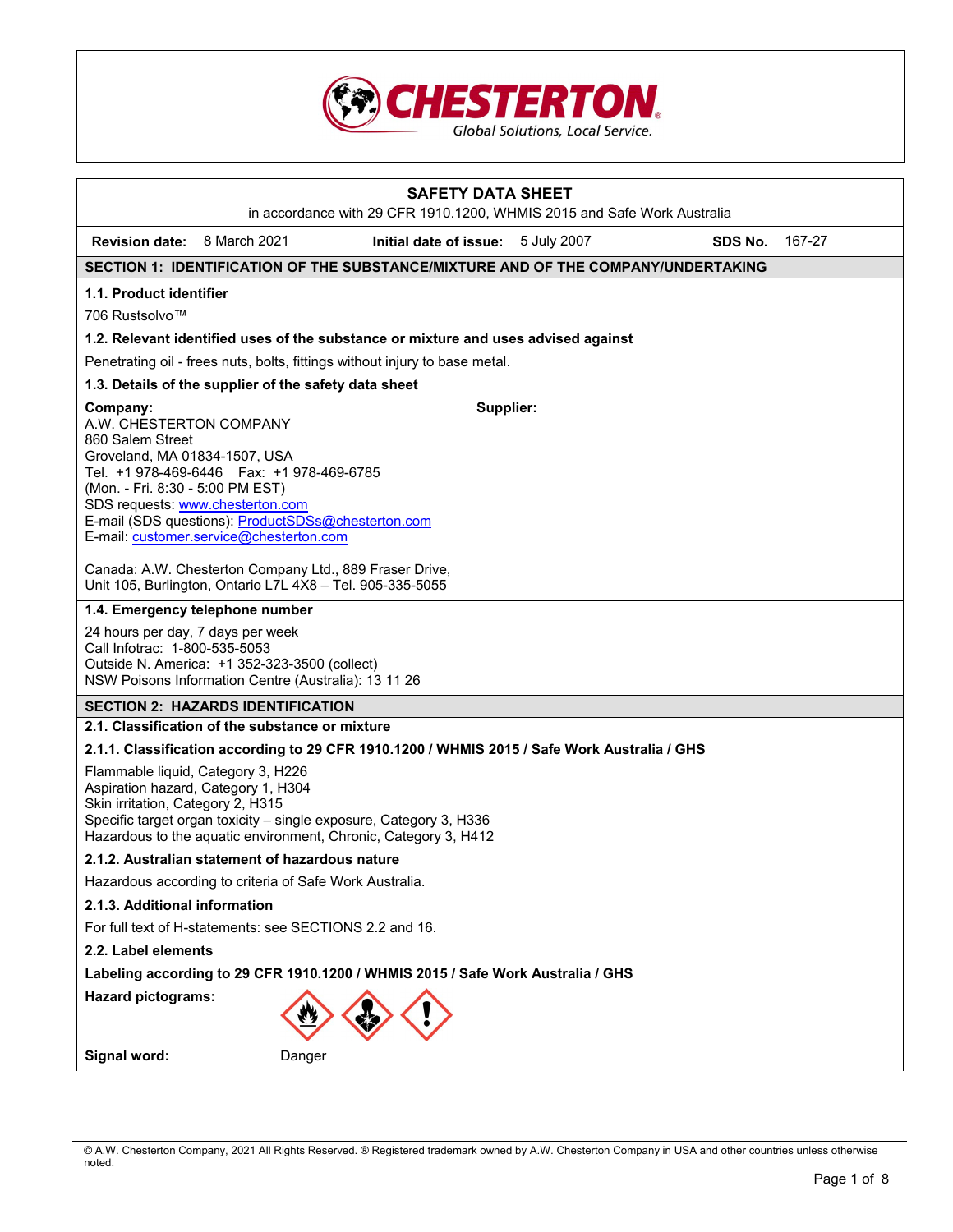| <b>Hazard statements:</b>                                                                                                                                                                                                                                                                         |                                                                                                                                                           | H <sub>226</sub><br>H304<br>H315<br>H336<br>H412                                                                                             | Flammable liquid and vapour.<br>May be fatal if swallowed and enters airways.<br>Causes skin irritation.                                                                                                                                                                                                                                                                                                                                                                                                                                                                                                                                                                                                                                                                                                                                                           |                        |                                                                    |
|---------------------------------------------------------------------------------------------------------------------------------------------------------------------------------------------------------------------------------------------------------------------------------------------------|-----------------------------------------------------------------------------------------------------------------------------------------------------------|----------------------------------------------------------------------------------------------------------------------------------------------|--------------------------------------------------------------------------------------------------------------------------------------------------------------------------------------------------------------------------------------------------------------------------------------------------------------------------------------------------------------------------------------------------------------------------------------------------------------------------------------------------------------------------------------------------------------------------------------------------------------------------------------------------------------------------------------------------------------------------------------------------------------------------------------------------------------------------------------------------------------------|------------------------|--------------------------------------------------------------------|
| <b>Precautionary statements:</b>                                                                                                                                                                                                                                                                  |                                                                                                                                                           | P210<br>P233<br>P241<br>P261<br>P <sub>264</sub><br>P271<br>P273<br>P280<br>P301/310<br>P331<br>P302/352<br>P332/313<br>P304/340<br>P362/364 | May cause drowsiness or dizziness.<br>Harmful to aquatic life with long lasting effects.<br>Keep away from heat, hot surfaces, sparks, open flames and other ignition sources.<br>No smoking.<br>Keep container tightly closed.<br>Use explosion-proof electrical/ventilating/lighting equipment.<br>Avoid breathing vapours/spray.<br>Wash skin thoroughly after handling.<br>Use only outdoors or in a well-ventilated area.<br>Avoid release to the environment.<br>Wear protective gloves and eye protection.<br>IF SWALLOWED: Immediately call a POISON CENTER or doctor.<br>Do NOT induce vomiting.<br>IF ON SKIN: Wash with plenty of soap and water.<br>If skin irritation occurs: Get medical advice/attention.<br>IF INHALED: Remove person to fresh air and keep comfortable for breathing.<br>Take off contaminated clothing and wash it before reuse. |                        |                                                                    |
|                                                                                                                                                                                                                                                                                                   |                                                                                                                                                           | P403/235<br>P501                                                                                                                             | Store in a well-ventilated place. Keep cool.                                                                                                                                                                                                                                                                                                                                                                                                                                                                                                                                                                                                                                                                                                                                                                                                                       |                        | Dispose of contents/container to an approved waste disposal plant. |
| <b>Supplemental information:</b>                                                                                                                                                                                                                                                                  |                                                                                                                                                           | None                                                                                                                                         |                                                                                                                                                                                                                                                                                                                                                                                                                                                                                                                                                                                                                                                                                                                                                                                                                                                                    |                        |                                                                    |
| 2.3. Other hazards                                                                                                                                                                                                                                                                                |                                                                                                                                                           |                                                                                                                                              |                                                                                                                                                                                                                                                                                                                                                                                                                                                                                                                                                                                                                                                                                                                                                                                                                                                                    |                        |                                                                    |
| None known                                                                                                                                                                                                                                                                                        |                                                                                                                                                           |                                                                                                                                              |                                                                                                                                                                                                                                                                                                                                                                                                                                                                                                                                                                                                                                                                                                                                                                                                                                                                    |                        |                                                                    |
|                                                                                                                                                                                                                                                                                                   |                                                                                                                                                           |                                                                                                                                              | <b>SECTION 3: COMPOSITION/INFORMATION ON INGREDIENTS</b>                                                                                                                                                                                                                                                                                                                                                                                                                                                                                                                                                                                                                                                                                                                                                                                                           |                        |                                                                    |
| 3.2. Mixtures                                                                                                                                                                                                                                                                                     |                                                                                                                                                           |                                                                                                                                              |                                                                                                                                                                                                                                                                                                                                                                                                                                                                                                                                                                                                                                                                                                                                                                                                                                                                    |                        |                                                                    |
| Hazardous Ingredients <sup>1</sup>                                                                                                                                                                                                                                                                |                                                                                                                                                           |                                                                                                                                              |                                                                                                                                                                                                                                                                                                                                                                                                                                                                                                                                                                                                                                                                                                                                                                                                                                                                    | % Wt.                  | <b>CAS No.</b>                                                     |
| Distillates (petroleum), hydrotreated heavy naphthenic*<br>Distillates (petroleum), hydrotreated light                                                                                                                                                                                            |                                                                                                                                                           |                                                                                                                                              |                                                                                                                                                                                                                                                                                                                                                                                                                                                                                                                                                                                                                                                                                                                                                                                                                                                                    | $50 - 55$<br>$40 - 50$ | 64742-52-5<br>64742-47-8                                           |
|                                                                                                                                                                                                                                                                                                   |                                                                                                                                                           |                                                                                                                                              |                                                                                                                                                                                                                                                                                                                                                                                                                                                                                                                                                                                                                                                                                                                                                                                                                                                                    |                        |                                                                    |
|                                                                                                                                                                                                                                                                                                   |                                                                                                                                                           |                                                                                                                                              |                                                                                                                                                                                                                                                                                                                                                                                                                                                                                                                                                                                                                                                                                                                                                                                                                                                                    |                        |                                                                    |
|                                                                                                                                                                                                                                                                                                   |                                                                                                                                                           |                                                                                                                                              |                                                                                                                                                                                                                                                                                                                                                                                                                                                                                                                                                                                                                                                                                                                                                                                                                                                                    |                        |                                                                    |
| For full text of H-statements: see SECTION 16.<br>*Contains less than 3 % DMSO extract as measured by IP 346.                                                                                                                                                                                     |                                                                                                                                                           |                                                                                                                                              |                                                                                                                                                                                                                                                                                                                                                                                                                                                                                                                                                                                                                                                                                                                                                                                                                                                                    |                        |                                                                    |
|                                                                                                                                                                                                                                                                                                   | 1 Classified according to: • 29 CFR 1910.1200, 1915, 1916, 1917, Mass. Right-to-Know Law (ch. 40, M.G.LO. 111F)<br>• WHMIS 2015, Safe Work Australia, GHS |                                                                                                                                              |                                                                                                                                                                                                                                                                                                                                                                                                                                                                                                                                                                                                                                                                                                                                                                                                                                                                    |                        |                                                                    |
| <b>SECTION 4: FIRST AID MEASURES</b>                                                                                                                                                                                                                                                              |                                                                                                                                                           |                                                                                                                                              |                                                                                                                                                                                                                                                                                                                                                                                                                                                                                                                                                                                                                                                                                                                                                                                                                                                                    |                        |                                                                    |
| 4.1. Description of first aid measures                                                                                                                                                                                                                                                            |                                                                                                                                                           |                                                                                                                                              |                                                                                                                                                                                                                                                                                                                                                                                                                                                                                                                                                                                                                                                                                                                                                                                                                                                                    |                        |                                                                    |
| Inhalation:                                                                                                                                                                                                                                                                                       | Remove to fresh air. If not breathing, administer artificial respiration. Contact physician immediately.                                                  |                                                                                                                                              |                                                                                                                                                                                                                                                                                                                                                                                                                                                                                                                                                                                                                                                                                                                                                                                                                                                                    |                        |                                                                    |
| Skin contact:                                                                                                                                                                                                                                                                                     | Wash skin with soap and water. Take off contaminated clothing and wash it before reuse. Contact physician if<br>irritation persists.                      |                                                                                                                                              |                                                                                                                                                                                                                                                                                                                                                                                                                                                                                                                                                                                                                                                                                                                                                                                                                                                                    |                        |                                                                    |
| Eye contact:                                                                                                                                                                                                                                                                                      | Rinse cautiously with water for several minutes. Remove contact lenses, if present and easy to do. Continue<br>rinsing.                                   |                                                                                                                                              |                                                                                                                                                                                                                                                                                                                                                                                                                                                                                                                                                                                                                                                                                                                                                                                                                                                                    |                        |                                                                    |
| Do not induce vomiting. Contact physician immediately.<br>Ingestion:                                                                                                                                                                                                                              |                                                                                                                                                           |                                                                                                                                              |                                                                                                                                                                                                                                                                                                                                                                                                                                                                                                                                                                                                                                                                                                                                                                                                                                                                    |                        |                                                                    |
| <b>Protection of first-aiders:</b><br>No action shall be taken involving any personal risk or without suitable training. Avoid contact with<br>the product while providing aid to the victim. Avoid breathing vapours. See section 8.2.2 for<br>recommendations on personal protective equipment. |                                                                                                                                                           |                                                                                                                                              |                                                                                                                                                                                                                                                                                                                                                                                                                                                                                                                                                                                                                                                                                                                                                                                                                                                                    |                        |                                                                    |
|                                                                                                                                                                                                                                                                                                   |                                                                                                                                                           |                                                                                                                                              | 4.2. Most important symptoms and effects, both acute and delayed                                                                                                                                                                                                                                                                                                                                                                                                                                                                                                                                                                                                                                                                                                                                                                                                   |                        |                                                                    |
| May be fatal if swallowed and enters airways. High vapor concentrations cause eye and respiratory tract irritation and dizziness,<br>headache and other central nervous system effects. Prolonged or repeated skin contact may defat the skin and cause skin<br><i>irritation.</i>                |                                                                                                                                                           |                                                                                                                                              |                                                                                                                                                                                                                                                                                                                                                                                                                                                                                                                                                                                                                                                                                                                                                                                                                                                                    |                        |                                                                    |
| 4.3. Indication of any immediate medical attention and special treatment needed                                                                                                                                                                                                                   |                                                                                                                                                           |                                                                                                                                              |                                                                                                                                                                                                                                                                                                                                                                                                                                                                                                                                                                                                                                                                                                                                                                                                                                                                    |                        |                                                                    |

Treat symptoms.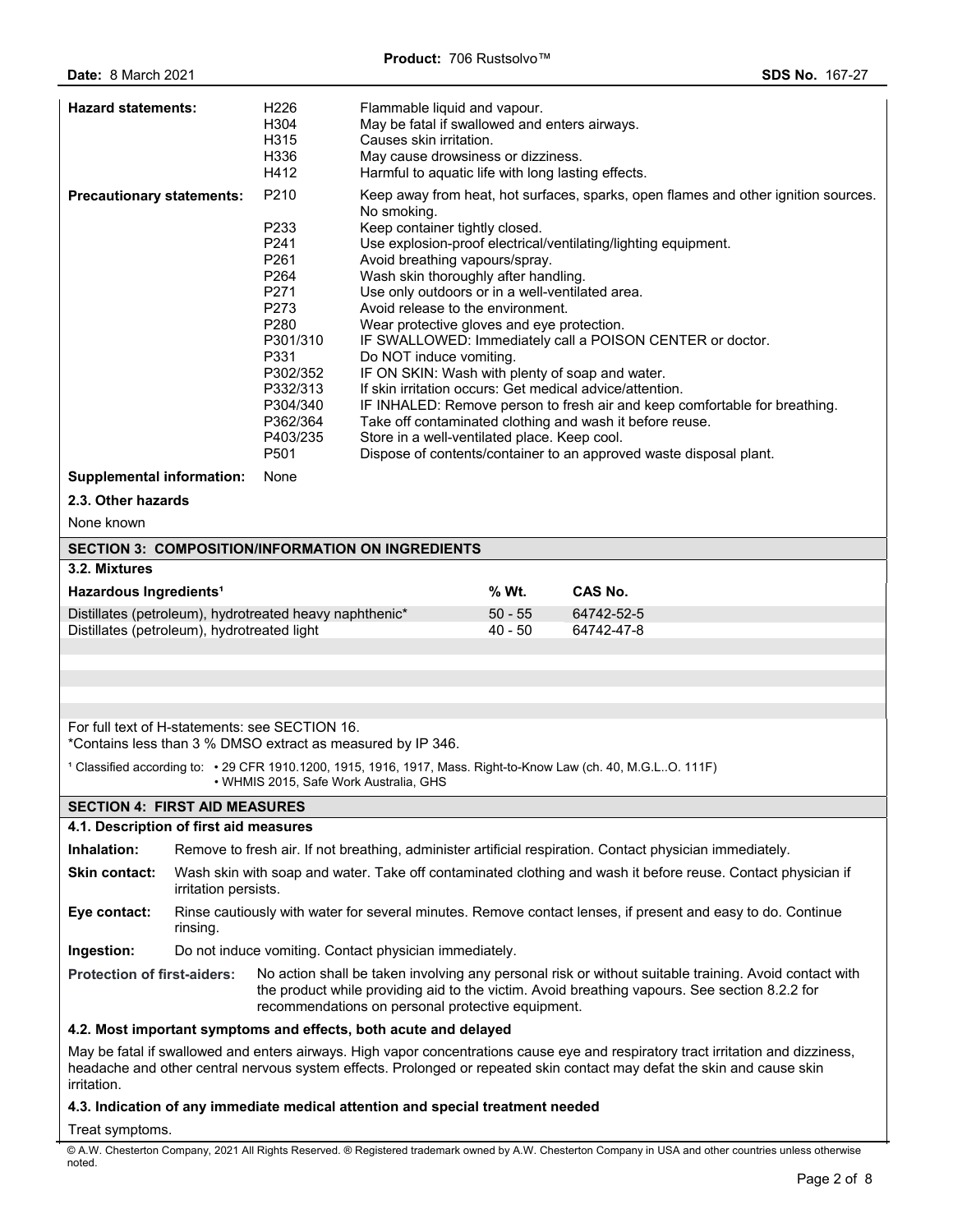#### **SECTION 5: FIRE-FIGHTING MEASURES**

#### **5.1. Extinguishing media**

**Suitable extinguishing media:** Carbon dioxide, dry chemical, foam or water spray

**Unsuitable extinguishing media:** High volume water jet

#### **5.2. Special hazards arising from the substance or mixture**

None

#### **5.3. Advice for firefighters**

Cool exposed containers with water. Recommend Firefighters wear self-contained breathing apparatus.

#### **Australian HAZCHEM Emergency Action Code:** 2 Z

#### **SECTION 6: ACCIDENTAL RELEASE MEASURES**

#### **6.1. Personal precautions, protective equipment and emergency procedures**

Evacuate area. Provide adequate ventilation. Utilize exposure controls and personal protection as specified in Section 8.

#### **6.2. Environmental Precautions**

Keep out of sewers, streams and waterways.

#### **6.3. Methods and material for containment and cleaning up**

Contain spill to a small area. Keep away from sources of ignition - No smoking. If removal of ignition sources is not possible, then flush material away with water. Pick up with absorbent material (sand, sawdust, clay, etc.) and place in a suitable container for disposal.

#### **6.4. Reference to other sections**

Refer to section 13 for disposal advice.

## **SECTION 7: HANDLING AND STORAGE**

## **7.1. Precautions for safe handling**

Do not eat, drink or smoke in work area. Keep containers closed when not in use. Ground and bond container and receiving equipment. Vapors are heavier than air and will collect in low areas. Vapor accumulations could flash and/or explode if ignited. Utilize exposure controls and personal protection as specified in Section 8.

#### **7.2. Conditions for safe storage, including any incompatibilities**

Store in a cool, dry area.

#### **7.3. Specific end use(s)**

No special precautions.

#### **SECTION 8: EXPOSURE CONTROLS/PERSONAL PROTECTION**

## **8.1. Control parameters**

#### **Occupational exposure limit values**

| Ingredients                                    |     | <b>OSHA PEL<sup>1</sup></b> |        | <b>ACGIH TLV<sup>2</sup></b> |     | <b>AUSTRALIA ES<sup>3</sup></b> |
|------------------------------------------------|-----|-----------------------------|--------|------------------------------|-----|---------------------------------|
|                                                | ppm | mq/m <sup>3</sup>           | ppm    | mq/m <sup>3</sup>            | ppm | mq/m <sup>3</sup>               |
| Oil mist, mineral                              | N/A |                             | N/A    |                              | N/A | 5                               |
| Distillates (petroleum),<br>hydrotreated light | N/A | N/A                         | $212*$ | 1200*                        | N/A | N/A                             |

\*Based on the procedure described in appendix H, "Reciprocal calculation method for Certain Refined Hydrocarbon Solvent Vapor Mixtures" of the ACGIH TLVs® and BEIs®.

<sup>1</sup> United States Occupational Health & Safety Administration permissible exposure limits

² American Conference of Governmental Industrial Hygienists threshold limit values

<sup>3</sup> Safe Work Australia, Workplace Exposure Standards for Airborne Contaminants

#### **Biological limit values**

No biological exposure limits noted for the ingredient(s).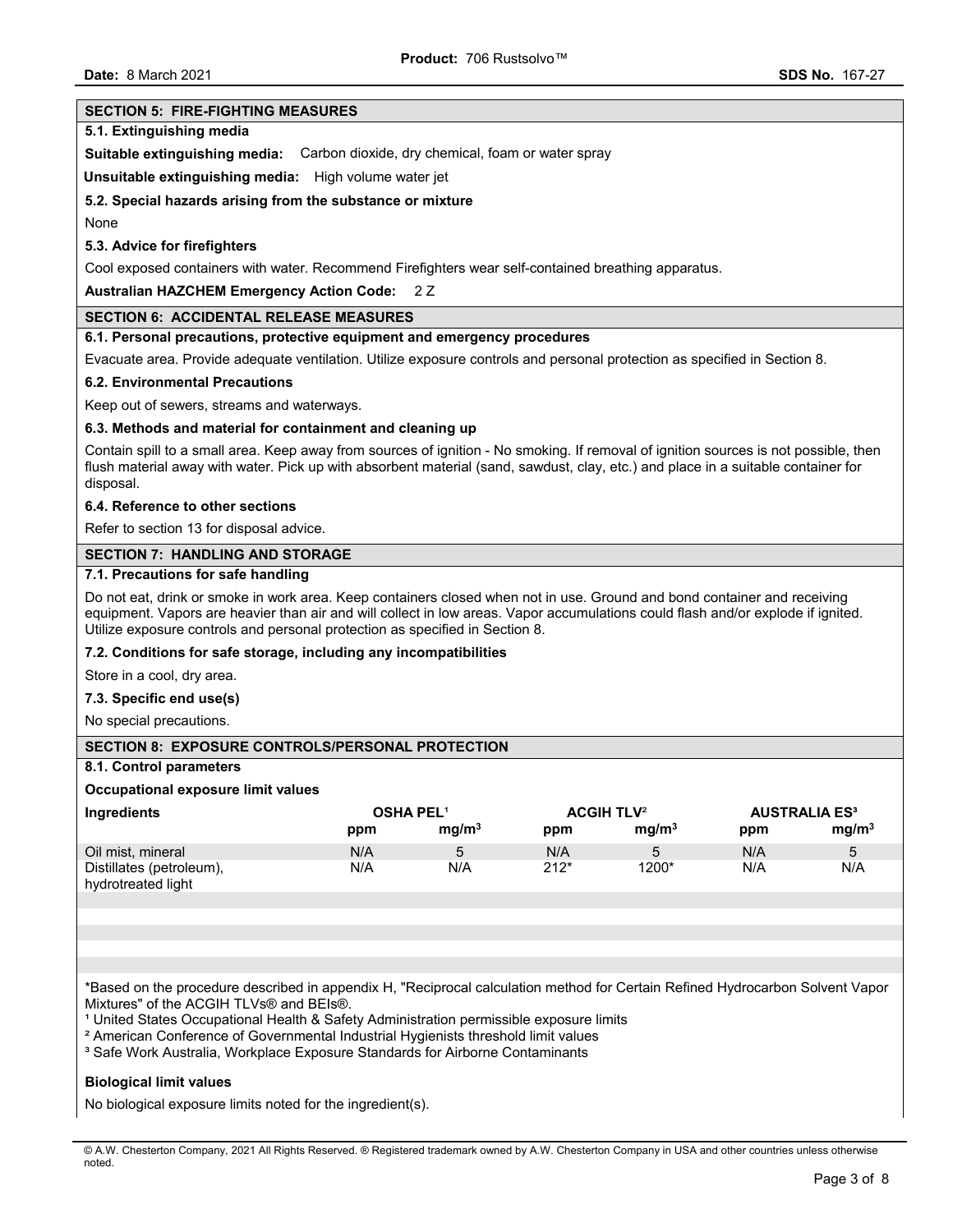| 8.2. Exposure controls                                                                                            |                                                                                                                                                                   |                                                                                                      |                             |  |
|-------------------------------------------------------------------------------------------------------------------|-------------------------------------------------------------------------------------------------------------------------------------------------------------------|------------------------------------------------------------------------------------------------------|-----------------------------|--|
| 8.2.1. Engineering measures                                                                                       |                                                                                                                                                                   |                                                                                                      |                             |  |
| Use only in well-ventilated areas. If exposure limits are exceeded, provide adequate explosion-proof ventilation. |                                                                                                                                                                   |                                                                                                      |                             |  |
| 8.2.2. Individual protection measures                                                                             |                                                                                                                                                                   |                                                                                                      |                             |  |
| <b>Respiratory protection:</b>                                                                                    | Not normally needed. If exposure limits are exceeded, use a half or full-face respirator with combined<br>dust/organic vapour filter (e.g., EN filter type A-P2). |                                                                                                      |                             |  |
| Protective gloves:                                                                                                |                                                                                                                                                                   | Chemical resistant gloves (e.g. Viton*, neoprene, nitrile). *DuPont's registered trademark.          |                             |  |
| Eye and face protection:                                                                                          | Safety glasses                                                                                                                                                    |                                                                                                      |                             |  |
| Other:                                                                                                            | Impervious clothing (e.g. Viton*, neoprene or nitrile) as necessary to prevent skin contact. *DuPont's<br>registered trademark.                                   |                                                                                                      |                             |  |
| 8.2.3. Environmental exposure controls                                                                            |                                                                                                                                                                   |                                                                                                      |                             |  |
| Refer to sections 6 and 12.                                                                                       |                                                                                                                                                                   |                                                                                                      |                             |  |
| <b>SECTION 9: PHYSICAL AND CHEMICAL PROPERTIES</b>                                                                |                                                                                                                                                                   |                                                                                                      |                             |  |
| 9.1. Information on basic physical and chemical properties                                                        |                                                                                                                                                                   |                                                                                                      |                             |  |
| <b>Physical state</b>                                                                                             | thin liquid                                                                                                                                                       | <b>Odour</b>                                                                                         | petroleum odor              |  |
| Colour                                                                                                            | blue or green                                                                                                                                                     | <b>Odour threshold</b>                                                                               | not determined              |  |
| Initial boiling point                                                                                             | not determined                                                                                                                                                    | Vapour pressure @ 20°C                                                                               | not determined              |  |
| <b>Melting point</b>                                                                                              | not determined<br>49.7%                                                                                                                                           | % Aromatics by weight                                                                                | $< 0.5\%$                   |  |
| % Volatile (by volume)<br><b>Flash point</b>                                                                      | 53.3°C (128°F)                                                                                                                                                    | pH<br><b>Relative density</b>                                                                        | not applicable<br>0.84 kg/l |  |
| <b>Method</b>                                                                                                     | PM Closed Cup                                                                                                                                                     | Weight per volume                                                                                    | 6.99 lbs/gal.               |  |
| <b>Viscosity</b>                                                                                                  | not determined                                                                                                                                                    | <b>Coefficient (water/oil)</b>                                                                       | $\leq 1$                    |  |
| <b>Autoignition temperature</b>                                                                                   | not determined                                                                                                                                                    | Vapour density (air=1)                                                                               | >1                          |  |
| <b>Decomposition temperature</b>                                                                                  | not determined                                                                                                                                                    | Rate of evaporation (ether=1)                                                                        | $\leq 1$                    |  |
| <b>Upper/lower flammability or</b>                                                                                | not determined                                                                                                                                                    | Solubility in water                                                                                  | negligible                  |  |
| explosive limits<br>Flammability (solid, gas)                                                                     | not applicable                                                                                                                                                    | <b>Oxidising properties</b>                                                                          | not determined              |  |
| <b>Explosive properties</b>                                                                                       | not determined                                                                                                                                                    |                                                                                                      |                             |  |
| 9.2. Other information                                                                                            |                                                                                                                                                                   |                                                                                                      |                             |  |
| None                                                                                                              |                                                                                                                                                                   |                                                                                                      |                             |  |
| <b>SECTION 10: STABILITY AND REACTIVITY</b>                                                                       |                                                                                                                                                                   |                                                                                                      |                             |  |
| 10.1. Reactivity                                                                                                  |                                                                                                                                                                   |                                                                                                      |                             |  |
| Refer to sections 10.3 and 10.5.                                                                                  |                                                                                                                                                                   |                                                                                                      |                             |  |
| 10.2. Chemical stability                                                                                          |                                                                                                                                                                   |                                                                                                      |                             |  |
| Stable                                                                                                            |                                                                                                                                                                   |                                                                                                      |                             |  |
| 10.3. Possibility of hazardous reactions                                                                          |                                                                                                                                                                   |                                                                                                      |                             |  |
| No dangerous reactions known under conditions of normal use.                                                      |                                                                                                                                                                   |                                                                                                      |                             |  |
| 10.4. Conditions to avoid                                                                                         |                                                                                                                                                                   |                                                                                                      |                             |  |
| Open flames, heat, sparks and red hot surfaces.                                                                   |                                                                                                                                                                   |                                                                                                      |                             |  |
| 10.5. Incompatible materials                                                                                      |                                                                                                                                                                   |                                                                                                      |                             |  |
| Strong oxidizers like liquid Chlorine and concentrated Oxygen.                                                    |                                                                                                                                                                   |                                                                                                      |                             |  |
| 10.6. Hazardous decomposition products                                                                            |                                                                                                                                                                   |                                                                                                      |                             |  |
| Carbon Monoxide, aldehydes and other toxic fumes.                                                                 |                                                                                                                                                                   |                                                                                                      |                             |  |
| SECTION 11: TOXICOLOGICAL INFORMATION                                                                             |                                                                                                                                                                   |                                                                                                      |                             |  |
| 11.1. Information on toxicological effects                                                                        |                                                                                                                                                                   |                                                                                                      |                             |  |
| Primary route of exposure<br>under normal use:                                                                    | exposure.                                                                                                                                                         | Inhalation, skin and eye contact. Personnel with pre-existing dermatitis are generally aggravated by |                             |  |
| <b>Acute toxicity -</b>                                                                                           |                                                                                                                                                                   |                                                                                                      |                             |  |

<sup>©</sup> A.W. Chesterton Company, 2021 All Rights Reserved. ® Registered trademark owned by A.W. Chesterton Company in USA and other countries unless otherwise noted.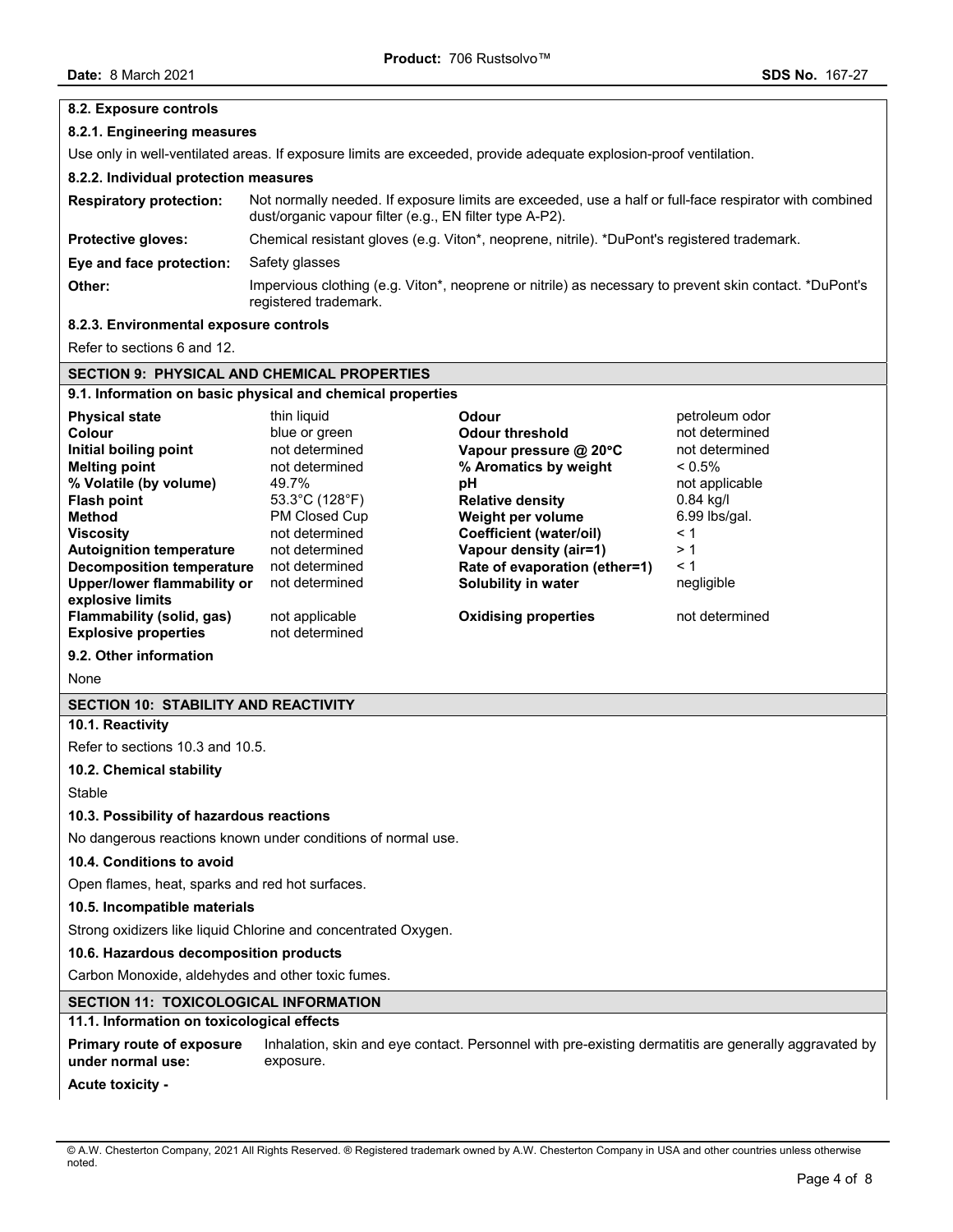| Oral:                                        | Based on available data on components, the classification criteria are not met.                                                                                                                                                                          |                                   |                                                                    |  |  |
|----------------------------------------------|----------------------------------------------------------------------------------------------------------------------------------------------------------------------------------------------------------------------------------------------------------|-----------------------------------|--------------------------------------------------------------------|--|--|
|                                              | Substance                                                                                                                                                                                                                                                | Test                              | Result                                                             |  |  |
|                                              | Distillates (petroleum), hydrotreated<br>heavy naphthenic                                                                                                                                                                                                | LD50, rat                         | $> 5000$ mg/kg,<br>estimated                                       |  |  |
|                                              | Distillates (petroleum), hydrotreated<br>light                                                                                                                                                                                                           | LD50, rat                         | > 5000 mg/kg                                                       |  |  |
| Dermal:                                      | Based on available data on components, the classification criteria are not met.                                                                                                                                                                          |                                   |                                                                    |  |  |
|                                              | Substance                                                                                                                                                                                                                                                | Test                              | Result                                                             |  |  |
|                                              | Distillates (petroleum), hydrotreated<br>heavy naphthenic                                                                                                                                                                                                | LD50, rabbit                      | > 2000 mg/kg,<br>estimated                                         |  |  |
|                                              | Distillates (petroleum), hydrotreated<br>light                                                                                                                                                                                                           | LD50, rabbit                      | > 2000 mg/kg                                                       |  |  |
| Inhalation:                                  | High vapor concentrations cause eye and respiratory tract irritation and dizziness, headache and<br>other central nervous system effects.                                                                                                                |                                   |                                                                    |  |  |
|                                              | Substance                                                                                                                                                                                                                                                | Test                              | Result                                                             |  |  |
|                                              | Distillates (petroleum), hydrotreated<br>heavy naphthenic                                                                                                                                                                                                | LC50, rat, 4 hours                | > 5 mg/l, estimated                                                |  |  |
|                                              | Distillates (petroleum), hydrotreated<br>light                                                                                                                                                                                                           | LC50, rat, 4 hours                | $> 5.28$ mg/l                                                      |  |  |
| <b>Skin corrosion/irritation:</b>            | Causes skin irritation.                                                                                                                                                                                                                                  |                                   |                                                                    |  |  |
|                                              | Substance                                                                                                                                                                                                                                                | Test                              | Result                                                             |  |  |
|                                              | Distillates (petroleum), hydrotreated<br>heavy naphthenic                                                                                                                                                                                                | Skin irritation, rabbit           | Not irritating                                                     |  |  |
|                                              | Distillates (petroleum), hydrotreated<br>light                                                                                                                                                                                                           | Skin irritation, rabbit           | Not irritating /<br>Slightly irritating /<br>Moderately irritating |  |  |
| Serious eye damage/<br>irritation:           | Based on available data on components, the classification criteria are not met.                                                                                                                                                                          |                                   |                                                                    |  |  |
|                                              | Substance                                                                                                                                                                                                                                                | Test                              | Result                                                             |  |  |
|                                              | Distillates (petroleum), hydrotreated<br>heavy naphthenic                                                                                                                                                                                                | Eye irritation, rabbit            | Not irritating                                                     |  |  |
|                                              | Distillates (petroleum), hydrotreated<br>light                                                                                                                                                                                                           | Eye irritation, rabbit            | Not irritating /<br>Slightly irritating                            |  |  |
| <b>Respiratory or skin</b><br>sensitisation: | Skin sensitization: based on available data on components, the classification criteria are not met.                                                                                                                                                      |                                   |                                                                    |  |  |
|                                              | Substance                                                                                                                                                                                                                                                | Test                              | Result                                                             |  |  |
|                                              | Distillates (petroleum), hydrotreated<br>heavy naphthenic                                                                                                                                                                                                | Skin sensitization, guinea<br>pig | Not sensitizing                                                    |  |  |
|                                              | Distillates (petroleum), hydrotreated<br>light                                                                                                                                                                                                           | Skin sensitization, guinea<br>pig | Not sensitizing                                                    |  |  |
| Germ cell mutagenicity:                      | Based on available data on components, the classification criteria are not met.                                                                                                                                                                          |                                   |                                                                    |  |  |
| Carcinogenicity:                             | This product contains no carcinogens as listed by the National Toxicology Program (NTP), the<br>International Agency for Research on Cancer (IARC), the Occupational Safety and Health<br>Administration (OSHA) or the European Chemicals Agency (ECHA). |                                   |                                                                    |  |  |
| <b>Reproductive toxicity:</b>                | Based on available data on components, the classification criteria are not met.                                                                                                                                                                          |                                   |                                                                    |  |  |
| STOT - single exposure:                      | May cause drowsiness or dizziness.                                                                                                                                                                                                                       |                                   |                                                                    |  |  |
| STOT - repeated exposure:                    | Based on available data on components, the classification criteria are not met.                                                                                                                                                                          |                                   |                                                                    |  |  |
| <b>Aspiration hazard:</b>                    | May be fatal if swallowed and enters airways.                                                                                                                                                                                                            |                                   |                                                                    |  |  |
| Other information:                           | None                                                                                                                                                                                                                                                     |                                   |                                                                    |  |  |
|                                              |                                                                                                                                                                                                                                                          |                                   |                                                                    |  |  |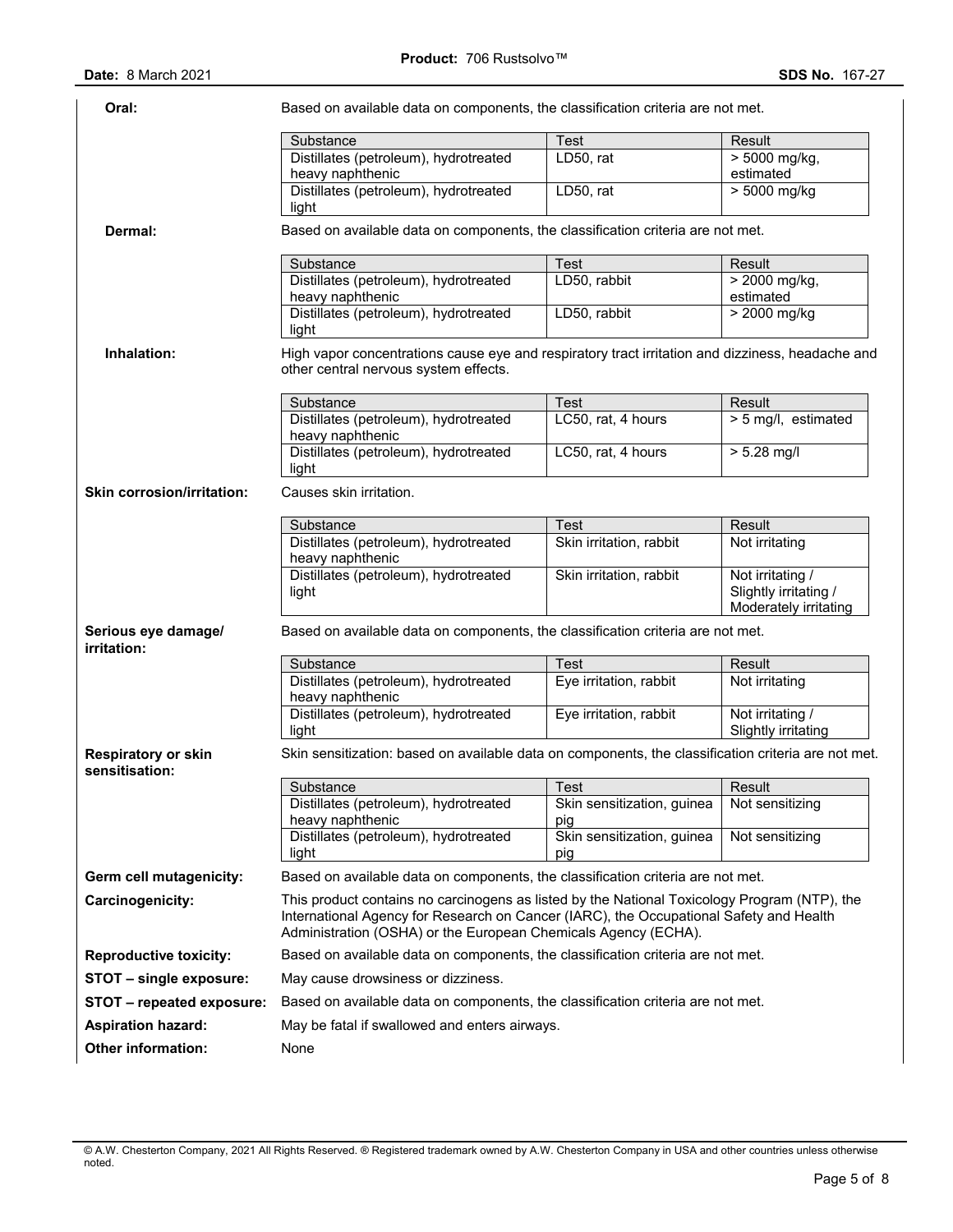## **SECTION 12: ECOLOGICAL INFORMATION**

Ecotoxicological data have not been determined specifically for this product. The information given below is based on a knowledge of the components and the ecotoxicology of similar substances.

## **12.1. Toxicity**

Harmful to aquatic life with long lasting effects (based on component data).

## **12.2. Persistence and degradability**

Distillates (petroleum), hydrotreated light: can degrade in air, inherently biodegradable. Distillates (petroleum), hydrotreated heavy naphthenic: not readily biodegradable (biodegradation: 31% OECD 301F, 28 days).

## **12.3. Bioaccumulative potential**

Distillates (petroleum), hydrotreated heavy naphthenic: not expected to bioaccumulate. Distillates (petroleum), hydrotreated light, Octanol/water partition coefficient (log Kow): 2.1 – 5, estimated.

## **12.4. Mobility in soil**

Liquid. Insoluble in water. Floats on water. Distillates (petroleum), hydrotreated heavy naphthenic: large volumes may penetrate soil and contaminate groundwater. Distillates (petroleum), hydrotreated light: will rapidly evaporate to the air if released into the environment. In determining environmental mobility, consider the product's physical and chemical properties (see Section 9).

## **12.5. Other adverse effects**

None known

## **SECTION 13: DISPOSAL CONSIDERATIONS**

## **13.1. Waste treatment methods**

Incinerate or fuel blend spent or unused product. Incinerate absorbed material and/or containers with a properly licensed facility. Check local, state and national/federal regulations and comply with the most stringent requirement.

## **SECTION 14: TRANSPORT INFORMATION**

| 14.1. UN number or ID number                                                                                        |                                              |  |
|---------------------------------------------------------------------------------------------------------------------|----------------------------------------------|--|
| ADG/ADR/RID/ADN/IMDG/ICAO:                                                                                          | <b>UN1993</b>                                |  |
| TDG:                                                                                                                | <b>UN1993</b>                                |  |
| US DOT:                                                                                                             | UN1993*                                      |  |
| 14.2. UN proper shipping name                                                                                       |                                              |  |
| ADG/ADR/RID/ADN/IMDG/ICAO:                                                                                          | FLAMMABLE LIQUID, N.O.S. (CONTAINS NAPHTHA)  |  |
| TDG:                                                                                                                | FLAMMABLE LIQUID, N.O.S. (CONTAINS NAPHTHA)  |  |
| US DOT:                                                                                                             | FLAMMABLE LIQUID, N.O.S. (CONTAINS NAPHTHA)* |  |
| 14.3. Transport hazard class(es)                                                                                    |                                              |  |
| ADG/ADR/RID/ADN/IMDG/ICAO:                                                                                          | 3                                            |  |
| TDG:                                                                                                                | 3                                            |  |
| US DOT:                                                                                                             | 3                                            |  |
| 14.4. Packing group                                                                                                 |                                              |  |
| ADG/ADR/RID/ADN/IMDG/ICAO:                                                                                          | Ш                                            |  |
| TDG:                                                                                                                | III                                          |  |
| US DOT:                                                                                                             | Ш                                            |  |
| 14.5. Environmental hazards                                                                                         |                                              |  |
| NO ENVIRONMENTAL HAZARDS                                                                                            |                                              |  |
| 14.6. Special precautions for user                                                                                  |                                              |  |
| NO SPECIAL PRECAUTIONS FOR USER                                                                                     |                                              |  |
| 14.7. Maritime transport in bulk according to IMO instruments                                                       |                                              |  |
| NOT APPLICABLE                                                                                                      |                                              |  |
| 14.8. Other information                                                                                             |                                              |  |
| <b>US DOT: ERG NO.128.</b>                                                                                          |                                              |  |
| *May be reclassed as a combustible liquid and as non hazardous in non-bulk packages                                 |                                              |  |
| (maximum capacity of 119 gallons(450 L) or less as a receptacle) (49CFR 173.150 (f),(1),(2))<br>IMDG: EmS. F-E, S-E |                                              |  |
| <b>ADR:</b> Classification code F1, Tunnel restriction code (D/E)                                                   |                                              |  |
| ADG HAZCHEM CODE: •3Y HIN: 30                                                                                       |                                              |  |
|                                                                                                                     |                                              |  |

<sup>©</sup> A.W. Chesterton Company, 2021 All Rights Reserved. ® Registered trademark owned by A.W. Chesterton Company in USA and other countries unless otherwise noted.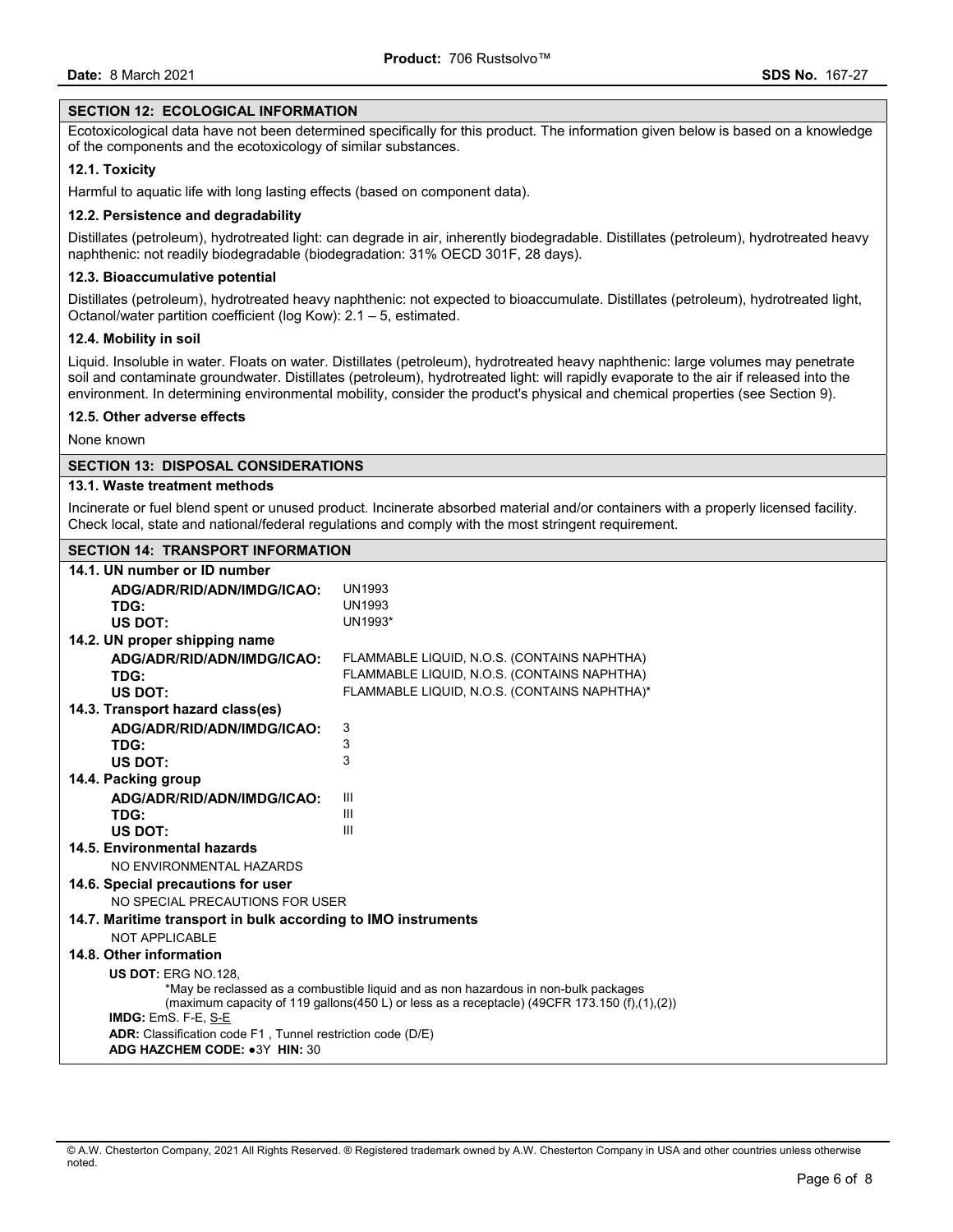| <b>SECTION 15: REGULATORY INFORMATION</b>                                                                    |                                                                                                                                                                                                                                                                                                                                                                                                                                                                                                                                                                                                                                                                                                                                                                                                                                                                                                                                                                                                                                                                                                                                                                                                                                                                                                                                                                                                                                                                                                                                       |  |  |  |  |
|--------------------------------------------------------------------------------------------------------------|---------------------------------------------------------------------------------------------------------------------------------------------------------------------------------------------------------------------------------------------------------------------------------------------------------------------------------------------------------------------------------------------------------------------------------------------------------------------------------------------------------------------------------------------------------------------------------------------------------------------------------------------------------------------------------------------------------------------------------------------------------------------------------------------------------------------------------------------------------------------------------------------------------------------------------------------------------------------------------------------------------------------------------------------------------------------------------------------------------------------------------------------------------------------------------------------------------------------------------------------------------------------------------------------------------------------------------------------------------------------------------------------------------------------------------------------------------------------------------------------------------------------------------------|--|--|--|--|
| 15.1. Safety, health and environmental regulations/legislation specific for the substance or mixture         |                                                                                                                                                                                                                                                                                                                                                                                                                                                                                                                                                                                                                                                                                                                                                                                                                                                                                                                                                                                                                                                                                                                                                                                                                                                                                                                                                                                                                                                                                                                                       |  |  |  |  |
|                                                                                                              | 15.1.1. National regulations                                                                                                                                                                                                                                                                                                                                                                                                                                                                                                                                                                                                                                                                                                                                                                                                                                                                                                                                                                                                                                                                                                                                                                                                                                                                                                                                                                                                                                                                                                          |  |  |  |  |
| <b>US EPA SARA TITLE III</b>                                                                                 |                                                                                                                                                                                                                                                                                                                                                                                                                                                                                                                                                                                                                                                                                                                                                                                                                                                                                                                                                                                                                                                                                                                                                                                                                                                                                                                                                                                                                                                                                                                                       |  |  |  |  |
| 312 Hazards:                                                                                                 | 313 Chemicals (subject to reporting requirements of Section 313 of<br>EPCRA and of 40 CFR 372):                                                                                                                                                                                                                                                                                                                                                                                                                                                                                                                                                                                                                                                                                                                                                                                                                                                                                                                                                                                                                                                                                                                                                                                                                                                                                                                                                                                                                                       |  |  |  |  |
| Flammable liquid<br>Aspiration hazard<br>Skin irritation<br>Specific target organ toxicity - single exposure | None<br>TSCA: All chemical components are listed in the TSCA inventory.                                                                                                                                                                                                                                                                                                                                                                                                                                                                                                                                                                                                                                                                                                                                                                                                                                                                                                                                                                                                                                                                                                                                                                                                                                                                                                                                                                                                                                                               |  |  |  |  |
| Other national regulations: National implementation of the EC Directive referred to in section 15.1.1.       |                                                                                                                                                                                                                                                                                                                                                                                                                                                                                                                                                                                                                                                                                                                                                                                                                                                                                                                                                                                                                                                                                                                                                                                                                                                                                                                                                                                                                                                                                                                                       |  |  |  |  |
| <b>SECTION 16: OTHER INFORMATION</b>                                                                         |                                                                                                                                                                                                                                                                                                                                                                                                                                                                                                                                                                                                                                                                                                                                                                                                                                                                                                                                                                                                                                                                                                                                                                                                                                                                                                                                                                                                                                                                                                                                       |  |  |  |  |
| <b>Abbreviations</b><br>and acronyms:                                                                        | ADG: Australian Dangerous Goods Code<br>ADN: European Agreement concerning the International Carriage of Dangerous Goods by Inland Waterways<br>ADR: European Agreement concerning the International Carriage of Dangerous Goods by Road<br><b>ATE: Acute Toxicity Estimate</b><br><b>BCF: Bioconcentration Factor</b><br>cATpE: Converted Acute Toxicity point Estimate<br>ES: Exposure Standard<br>GHS: Globally Harmonized System<br>ICAO: International Civil Aviation Organization<br>IMDG: International Maritime Dangerous Goods<br>LC50: Lethal Concentration to 50 % of a test population<br>LD50: Lethal Dose to 50% of a test population<br>LOEL: Lowest Observed Effect Level<br>N/A: Not Applicable<br>NA: Not Available<br>NOEC: No Observed Effect Concentration<br>NOEL: No Observed Effect Level<br>OECD: Organization for Economic Co-operation and Development<br>(Q)SAR: Quantitative Structure-Activity Relationship<br>REL: Recommended Exposure Limit<br>RID: Regulations concerning the International Carriage of Dangerous Goods by Rail<br>SDS: Safety Data Sheet<br>STEL: Short Term Exposure Limit<br>STOT RE: Specific Target Organ Toxicity, Repeated Exposure<br>STOT SE: Specific Target Organ Toxicity, Single Exposure<br>TDG: Transportation of Dangerous Goods (Canada)<br>TWA: Time Weighted Average<br>US DOT: United States Department of Transportation<br>WHMIS: Workplace Hazardous Materials Information System<br>Other abbreviations and acronyms can be looked up at www.wikipedia.org. |  |  |  |  |
| Key literature references<br>and sources for data:                                                           | Commission des normes, de l'équité, de la santé et de la sécurité du travail (CNESST)<br>Chemical Classification and Information Database (CCID)<br>European Chemicals Agency (ECHA) - Information on Chemicals<br>Hazardous Chemical Information System (HCIS)<br>National Institute of Technology and Evaluation (NITE)<br>U.S. National Library of Medicine Toxicology Data Network (TOXNET)                                                                                                                                                                                                                                                                                                                                                                                                                                                                                                                                                                                                                                                                                                                                                                                                                                                                                                                                                                                                                                                                                                                                       |  |  |  |  |

<sup>©</sup> A.W. Chesterton Company, 2021 All Rights Reserved. ® Registered trademark owned by A.W. Chesterton Company in USA and other countries unless otherwise noted.